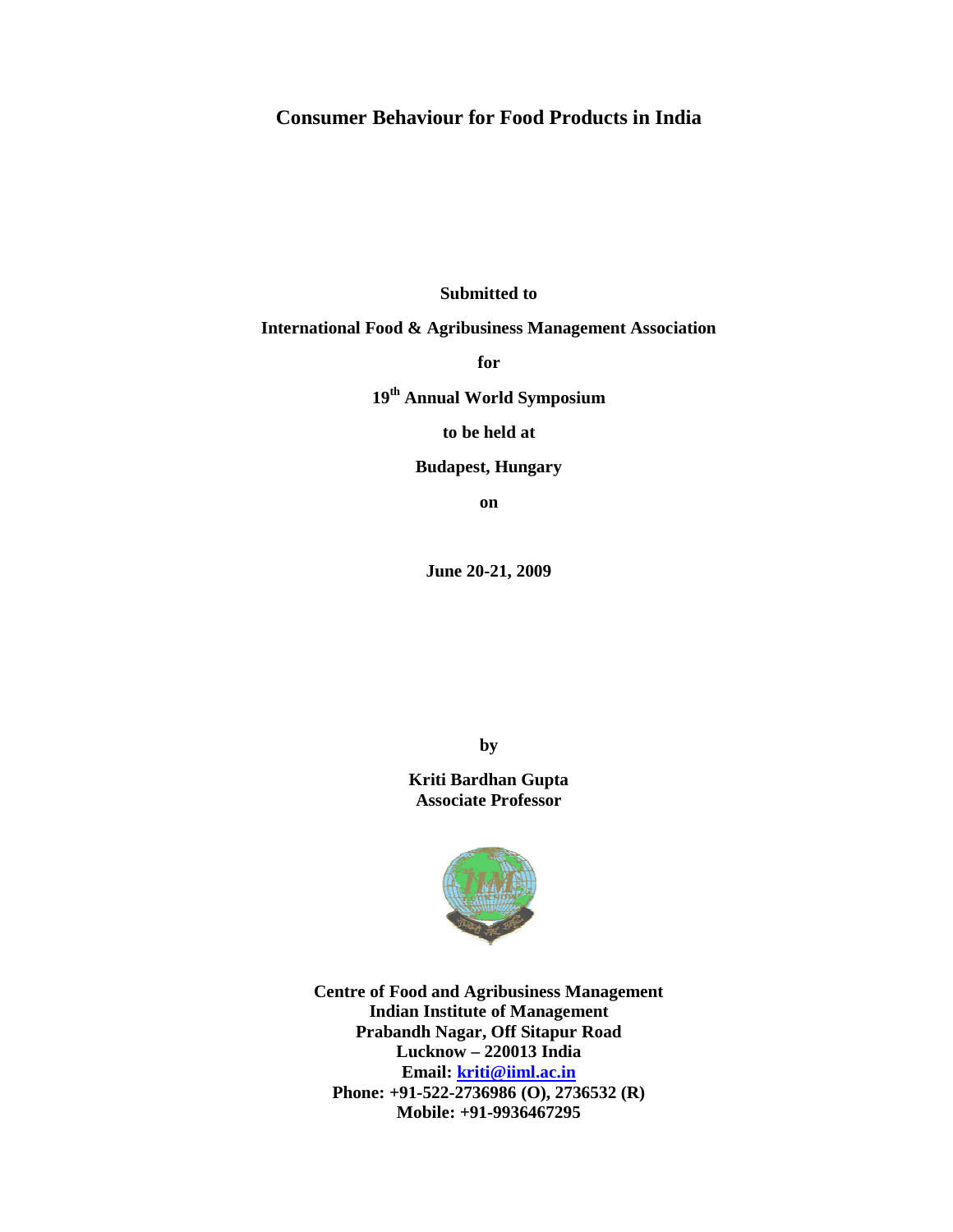## **CONSUMER BEHAVIOUR FOR FOOD PRODUCTS IN INDIA**

### **Kriti Bardhan Gupta**

### **1. Background of the Study**

The food markets in India and the rest of the world are getting increasingly more and more complex and competitive. Some of the important reasons for such changes are like increasing pace of globalisation, entry of large international and domestic firms in the food sector, intra-regional movement of consumers, larger proportion of working female population etc. There is increasing number and varieties of food products in the country and the above socio-economic changes have resulted in increased interest in the food sector among the business practitioners and researchers.

India is the world's 2nd largest producer of food next to China. With India's food production likely to increase significantly during the next decade, there is an opportunity for large investments in food and food processing technologies, skills and equipment, especially in areas of canning, dairy and food processing, specialty processing, packaging, frozen food/refrigeration and thermo processing. Fruits and vegetables, fisheries, milk and milk products, meat and poultry, packaged/convenience foods, alcoholic beverages and soft drinks and grains are important sub-sectors of the food processing industry. Health food and health food supplements are other rapidly rising segments of this industry.

There has been in increasing growth in food processing sector and India has set a target of 20 per cent growth by 2015. It comprises agriculture, horticulture, animal husbandries, and plantation. The opportunity for growth is huge when we compare the fact that merely 1.3 per cent of food is processed in India, whereas, about 80 per cent of food is processed in the developed world. Changing lifestyles, increased spending powers, disposable incomes and changing consumer tastes are expected to change the face of the food retail market in India. In dairy sector, according to an estimate (Nair, 2007), the current size of the Indian dairy sector is US\$ 62.67 billion and it has been growing at a rate of around 5 per cent each year.

Carbonated drinks, fruit juice and juice-based drinks, energy and sports drinks, malted beverages, probiotic drinks and bottled water are also showing huge growth in India. Within this sector, the fruit drinks segment, the juice and juice drink category is among the fastest growing segments. While carbonated soft drinks are growing at 6-8 per cent, fruit drinks as a category is growing at around 18-20 per cent each year. The market for wine is also growing at over 25 per cent each year. Most global wine majors have already set up shops in India.

According to research and analyst firm Frost & Sullivan, the good growth in the Indian economy, coupled with a strong desire among the Indian consumers to maintain a healthy lifestyle and the growing awareness of functional ingredients such as herbs, minerals, vitamins, omega fatty acids and probiotics are giving thrust to the demand of functional foods and beverages market. Functional foods are likely to witness an expanding consumer base due to their specific health benefits.

India also has a very large number of fast food restaurants and coffee joints, and there has been regular addition in their numbers over the time. Investments in the food industry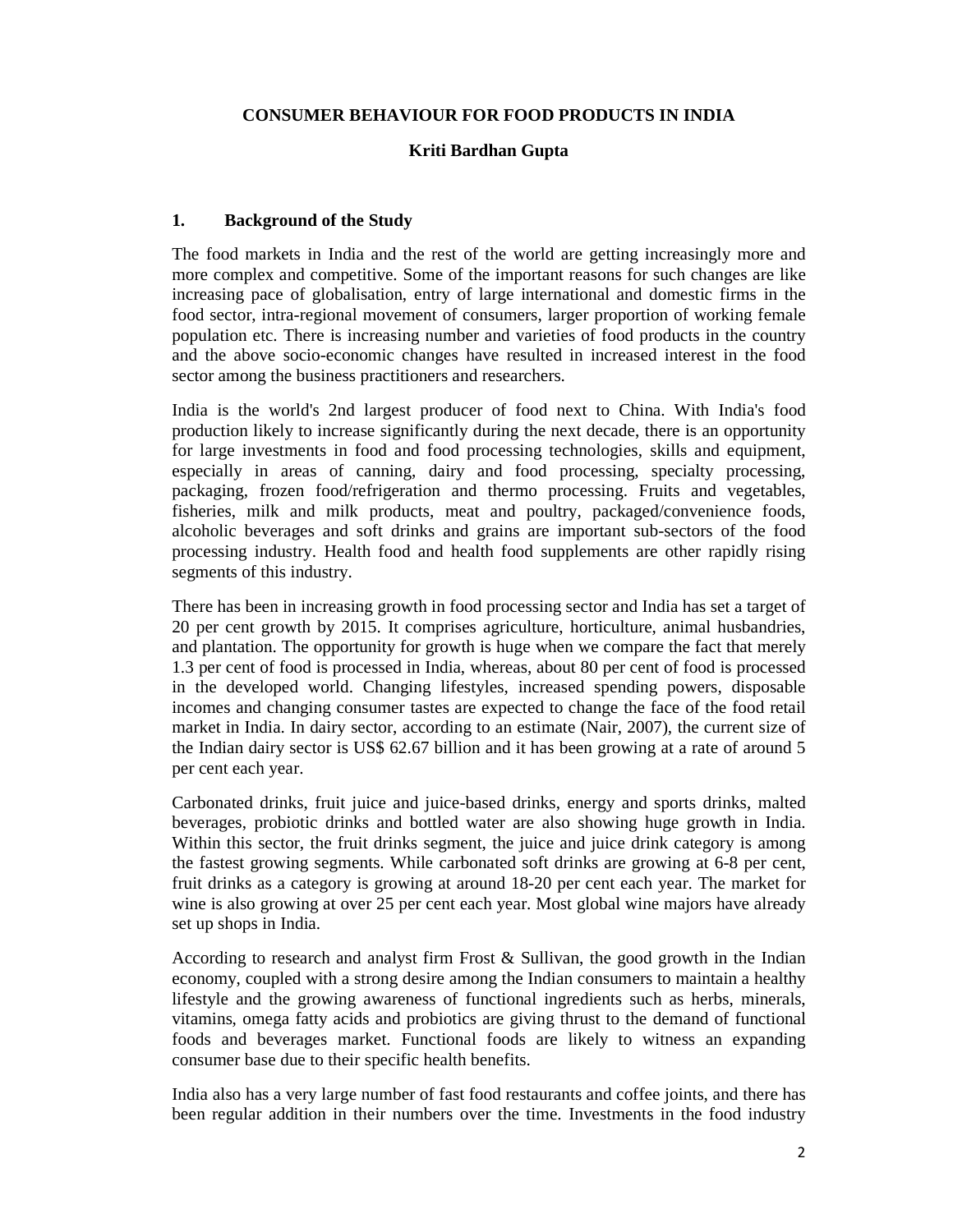have also grown in the country as both global and domestic players have identified the potential for growth in this sector due to its size, growth, penetration levels and levels of organization. The Government has declared food processing a priority sector and has undertaken several measures to promote modernization of food processing units by creating infrastructure, facilitating research and development and human resource development in this sector. The Government is developing 30 mega food parks which are likely to cover the entire food processing cycle 'from the farm gate to the retail outlet'.

### **Problem Statement**

With the opening of the Indian economy in food sector, large numbers of international players have entered into this sector and there has been increasing competition for domestic companies. Now a larger number of product choices are available before consumers to choose from. It is imperative to know how all these have changed the food purchase decisions for consumers. What is their perception about all these changes? What are the major factors that affect their purchasing decisions for major categories of food products in India?

There has been a long debate in India and abroad regarding food quality and safety issues. How important are these issues for Indian consumers in their buying decisions? What is their perception about quality of domestic and international food products?

There are also increasing number of people moving from one region to another in search of their livelihood in the changed economic scenario. For example, there are a large number of people in metro cities such as Delhi, Kolkata and Mumbai, who have come from the states of U.P., Bihar and Orissa. What happens to their consumption habit? Are there some significant changes in their food habits and buying decisions in the changed socio-economic environment or do they maintain their original food habits?

# **Objectives**

Hence, the broad *objective* of the proposed study is to explore the consumer behaviour for food products in India. There has not been any study, which has covered these issues (as discussed above), especially in Indian context, in recent period. Essentially, the study would attempt to answer the following specific *research questions*:

- What are the factors affecting purchase decisions for major categories of food products in India?
- What is the perception of quality about various categories of food products?
- Whether there is change in the food consumption habits and purchase decisions for people after their movement to different regions? If yes, what are the factors responsible for these changes?

### **Methodology**

Based on literature survey and focused group discussions a list of relevant variables was prepared. A questionnaire was prepared to capture the relevant variables, which was initially pre-tested at Lucknow. After its finalization; primary data was collected from 326 respondents in Uttar Pradesh and National Capital Region (Delhi and its suburbs). The demographic profile of respondents in terms of age category, education level, source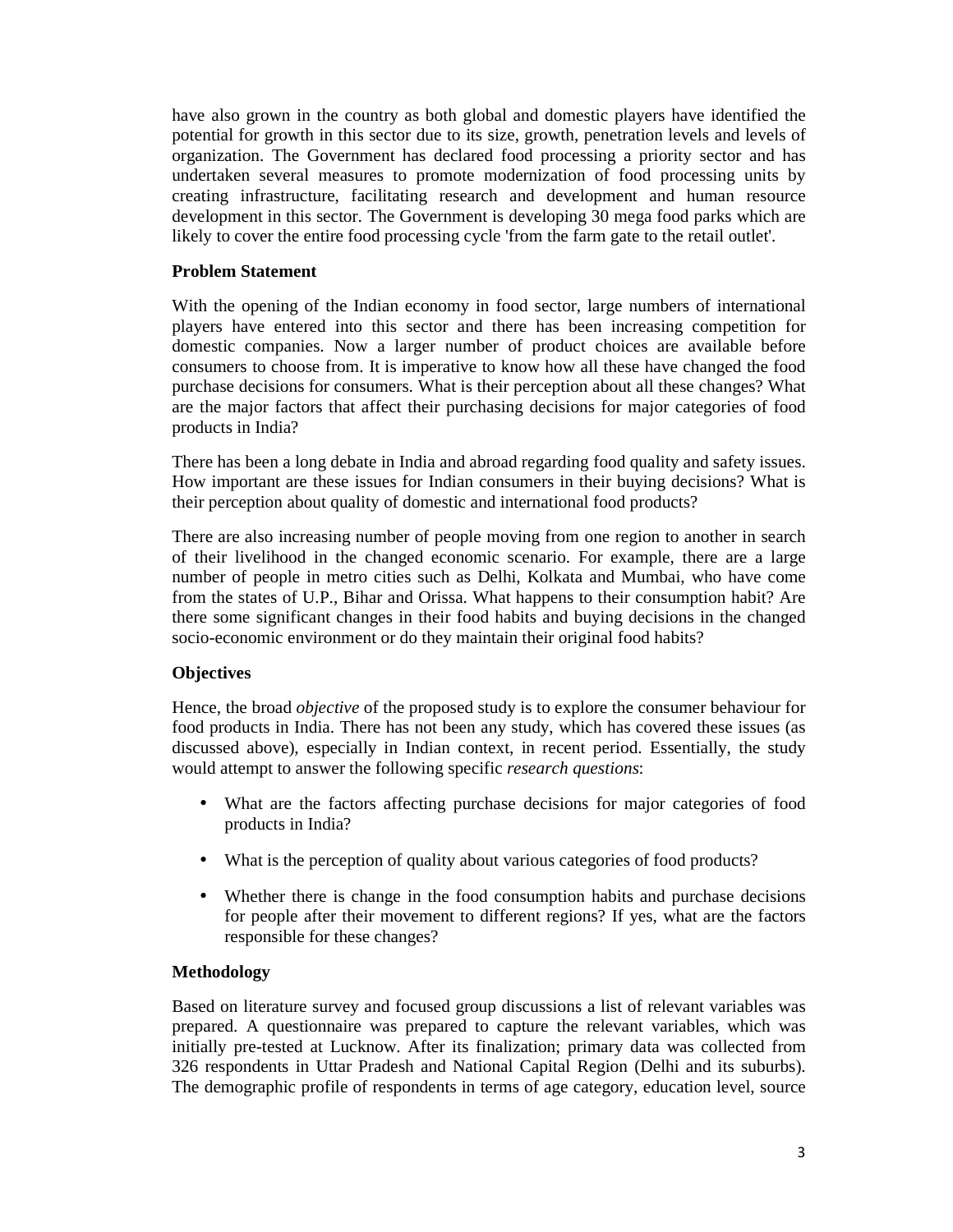and level of household income per month, number of adults and children in the family and respondents' current state of stay is presented in Table 1.

|                                      | Year of movement from native place |                  |                  |                |  |  |
|--------------------------------------|------------------------------------|------------------|------------------|----------------|--|--|
| Demographic                          |                                    | During the       | During the last  | <b>Total</b>   |  |  |
| characteristics                      | Not moved                          | last 5 yrs       | 5-10 yrs         |                |  |  |
| Total number of                      |                                    |                  |                  |                |  |  |
| respondents                          | 177                                | 69               | 80               | 326            |  |  |
| Age category                         |                                    |                  |                  |                |  |  |
| $<$ 25 yrs                           | 50                                 | 33               | 7                | 90             |  |  |
| 26-35 yrs                            | 60                                 | 31               | 56               | 147            |  |  |
| 36-45 yrs                            | 47                                 | $\overline{4}$   | 14               | 65             |  |  |
| 46-55 yrs                            | 18                                 | 1                | 3                | 22             |  |  |
| $>55$ yrs                            | $\overline{2}$                     | $\overline{0}$   | $\overline{0}$   | $\overline{2}$ |  |  |
| <b>Educational level</b>             |                                    |                  |                  |                |  |  |
| Below metric                         | 3                                  | 6                | 6                | 15             |  |  |
| Metric                               | $2\overline{1}$                    | 24               | 11               | 56             |  |  |
| Intermediate                         | 44                                 | 18               | 18               | 80             |  |  |
| Graduate                             | 62                                 | 14               | 26               | 102            |  |  |
| Post Graduate                        | 47                                 | 7                | 19               | 73             |  |  |
| Source of household income           |                                    |                  |                  |                |  |  |
| Family business                      | 47                                 | $\overline{4}$   | 10               | 61             |  |  |
| Pvt. Job                             | 49                                 | 37               | 47               | 133            |  |  |
| Govt. Job                            | 67                                 | 10               | 10               | 87             |  |  |
| Agriculture & allied                 |                                    |                  |                  |                |  |  |
| activities                           | $\overline{2}$                     | $\boldsymbol{0}$ | $\boldsymbol{0}$ | $\overline{2}$ |  |  |
| Other                                | 12                                 | 18               | 13               | 43             |  |  |
| Household income per month           |                                    |                  |                  |                |  |  |
| $<$ Rs.10 k                          | 32                                 | 40               | 29               | 101            |  |  |
| Rs 10-20 k                           | 69                                 | 22               | 30               | 121            |  |  |
| Rs. 20-30 k                          | 53                                 | 6                | 16               | 75             |  |  |
| $Rs. 30 - 40 k$                      | 13                                 | $\boldsymbol{0}$ | $\overline{2}$   | 15             |  |  |
| Rs. 40-50 k                          | $\overline{5}$                     | $\mathbf{1}$     | $\overline{2}$   | 8              |  |  |
| $>$ Rs. 50 k                         | $\overline{4}$                     | $\boldsymbol{0}$ | 1                | 5              |  |  |
| Number of adult members in household |                                    |                  |                  |                |  |  |
| Single                               | 1                                  | 10               | 1                | 12             |  |  |
| $2 - 3$                              | $\overline{67}$                    | 51               | $\overline{52}$  | 170            |  |  |
| $3 - 5$                              | 76                                 | 6                | 26               | 108            |  |  |
| >5                                   | 33                                 | $\overline{2}$   | $\mathbf{1}$     | 36             |  |  |
| Number of children in the household  |                                    |                  |                  |                |  |  |
| Single                               | 36                                 | 23               | 20               | 79             |  |  |
| $2 - 3$                              | 94                                 | 23               | 46               | 163            |  |  |
| $3 - 5$                              | 14                                 | $\boldsymbol{0}$ | $\mathbf{1}$     | 15             |  |  |

**Table 1: Demographic Characteristics of Respondents**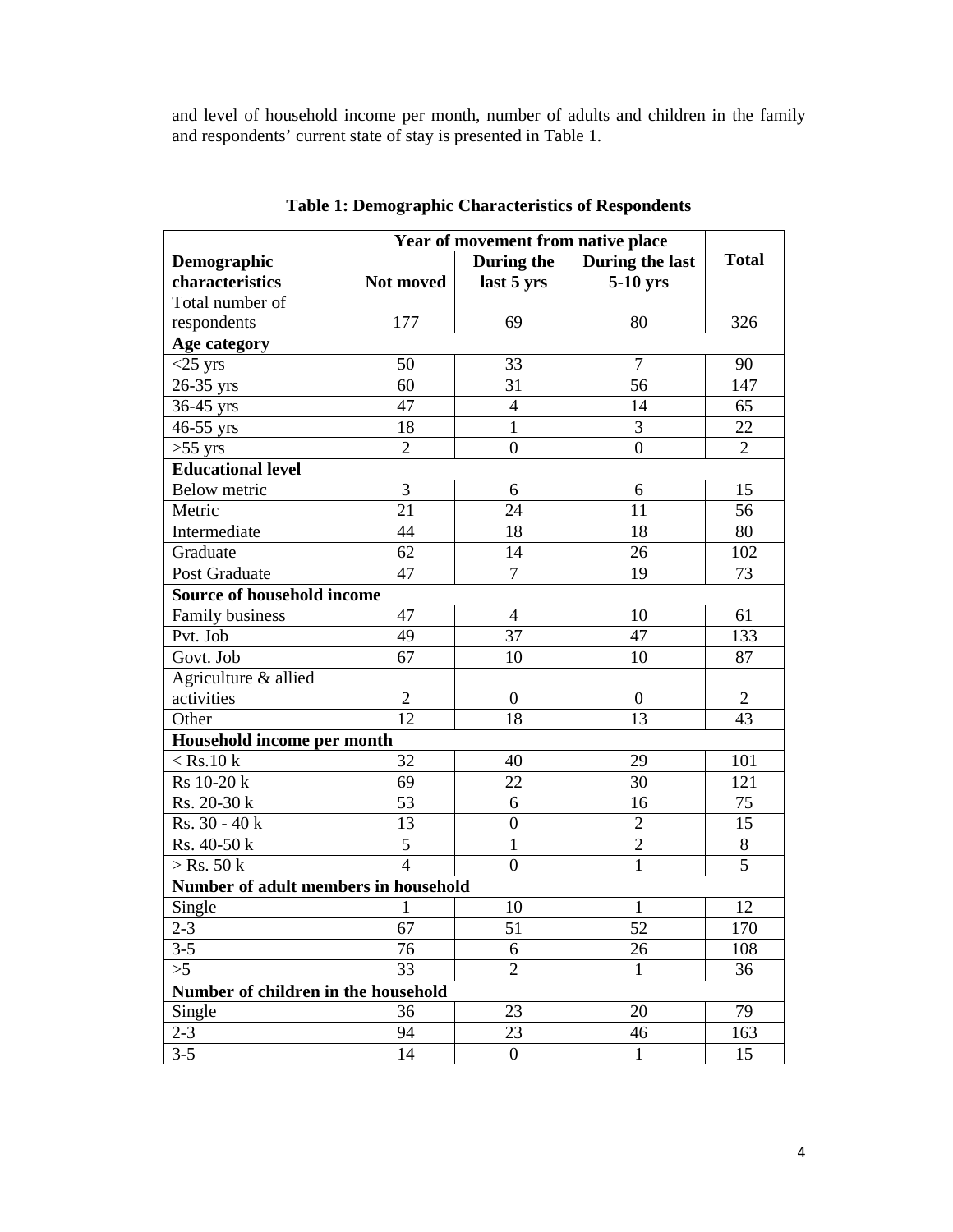For identifying the impact of change in place of stay on food buying/consumption habits, people who did not change their native place or city during the last 10 years have been considered as people belonging to 'not moved' category. About 54 percent of respondents belonged to this category. Snowball method of sampling was used to pick respondents who moved from their native/original places. About 21 percent respondents moved out of their native places during the last 5 years and about 25 percent respondents had moved out of their native places during the last 5-10 years.

#### **Results and Analysis**

#### *Factors affecting food purchase decision*

The relative importance of various food purchasing criteria was estimated for four different food categories, food and vegetables; milk and milk products; food grains and pulses; and processed foods on 1-5 scale, which is presented in Table 2.

Based on grand mean score for all the four categories of food products, the five most important parameters that respondents rated very highly for food purchasing decisions are: cleanliness, free from pesticides, freshness, good for health, and clean place of sale. Value for money, overall quality, taste, variety of products availability at same place, seasonality, flavour, good display of products, nearby availability and good ambience are some other parameters, which were rated highly by respondents. Parameters like promotional offer and products produced in other country were not considered as very important by respondents.

Looking at the relative importance of different parameters separately for different product groups, interesting pattern emerges. Freshness, cleanliness and good for health are the three most important parameters for relatively more perishable products like fruitvegetable and milk product. It seems that safety from health perspective is the prime concern while buying these products. For processed food items, apart from cleanliness and freshness, free from pesticides and clean place of sale are the most important criteria. But, for food grains-pulses, which generally people buy in large quantity, only two parameters cleanliness (4.34) and free from pesticides (4.31) have mean rating higher than 4. Value for money (3.67) is the third important criteria for food grains-pulses. Unlike for more perishable products, health and freshness are not the major parameters for food grain-pulses purchasing decisions.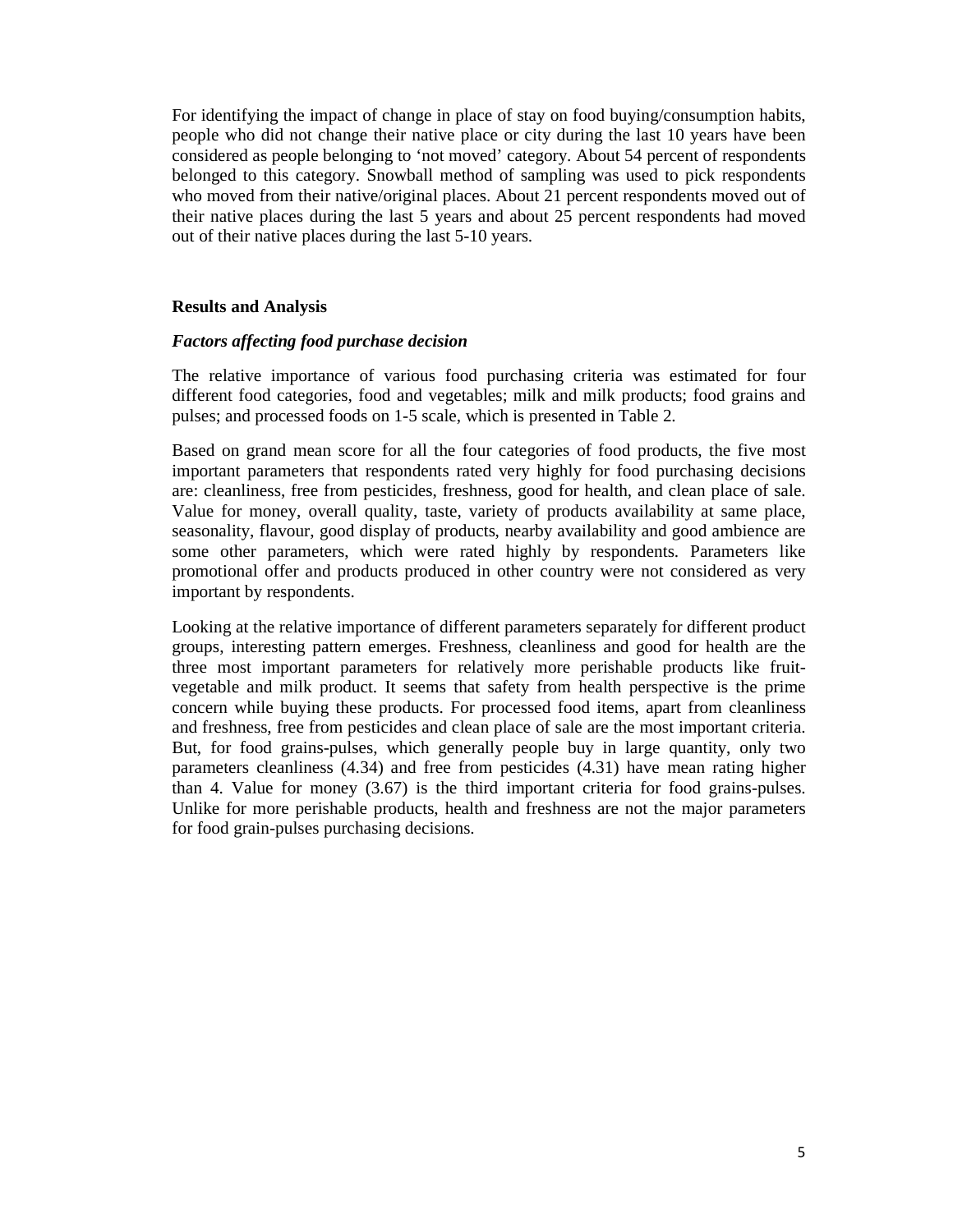|                                           |                  |                |      | <b>Milk and</b> |            |                    |      |                  |             |
|-------------------------------------------|------------------|----------------|------|-----------------|------------|--------------------|------|------------------|-------------|
|                                           | <b>Fruit and</b> |                |      | milk            |            | <b>Food grains</b> |      | <b>Processed</b> | Grand       |
|                                           | vegetable        |                |      | products        | and pulses |                    |      | food             | <b>Mean</b> |
|                                           | Mean             | Mode           | Mean | Mode            | Mean       | Mode               | Mean | Mode             |             |
| Cleanliness                               | 4.56             | 5              | 4.48 | 5               | 4.34       | $\overline{4}$     | 4.55 | 5                | 4.48        |
| Free from                                 |                  |                |      |                 |            |                    |      |                  |             |
| pesticides                                | 4.24             | 5              | 4.37 | 5               | 4.31       | 5                  | 4.30 | 5                | 4.31        |
| Freshness                                 | 4.68             | 5              | 4.53 | 5               | 3.37       | $\overline{4}$     | 4.39 | 5                | 4.24        |
| Good for health                           | 4.40             | $\overline{4}$ | 4.50 | 5               | 3.50       | $\overline{4}$     | 4.10 | 5                | 4.13        |
| Clean place of                            |                  |                |      |                 |            |                    |      |                  |             |
| sale                                      | 4.02             | $\overline{4}$ | 4.45 | 5               | 3.61       | $\overline{4}$     | 4.30 | 5                | 4.10        |
| Value for                                 |                  |                |      |                 |            |                    |      |                  |             |
| money                                     | 3.76             | $\overline{4}$ | 3.81 | $\overline{4}$  | 3.67       | $\overline{4}$     | 3.80 | $\overline{4}$   | 3.76        |
| Overall quality                           | 3.69             | $\overline{4}$ | 3.91 | $\overline{4}$  | 3.34       | $\overline{4}$     | 3.68 | $\overline{4}$   | 3.66        |
| Taste                                     | 3.22             | 3              | 4.06 | $\overline{4}$  | 2.49       | $\mathbf{1}$       | 4.01 | $\overline{4}$   | 3.45        |
| Variety of<br>products<br>availability at |                  |                |      |                 |            |                    |      |                  |             |
| same place                                | 3.29             | $\overline{4}$ | 3.65 | $\overline{4}$  | 3.09       | $\overline{4}$     | 3.53 | $\overline{4}$   | 3.39        |
| Seasonality                               | 4.17             | $\overline{4}$ | 3.23 | 3               | 2.58       | $\overline{2}$     | 3.17 | $\overline{3}$   | 3.29        |
| Flavour                                   | 3.03             | $\overline{4}$ | 3.82 | $\overline{4}$  | 2.44       | $\overline{2}$     | 3.76 | $\overline{4}$   | 3.26        |
| Good display of<br>products               | 2.94             | $\overline{4}$ | 3.46 | $\overline{4}$  | 2.90       | $\overline{2}$     | 3.57 | $\overline{4}$   | 3.22        |
| Nearby<br>availability                    | 2.96             | $\overline{4}$ | 3.39 | $\overline{4}$  | 3.02       | $\overline{4}$     | 3.21 | $\overline{4}$   | 3.15        |
| Good ambience                             | 3.02             | 3              | 3.31 | $\overline{4}$  | 2.75       | $\overline{3}$     | 3.36 | $\overline{4}$   | 3.11        |
| Locally<br>produced                       | 2.92             | $\overline{2}$ | 3.19 | 3               | 2.59       | $\overline{2}$     | 2.94 | 3                | 2.91        |
| Colour                                    | 2.91             | 3              | 3.00 | 3               | 2.54       | 3                  | 2.97 | $\overline{2}$   | 2.86        |
| Advertising                               | 2.39             | $\overline{2}$ | 2.91 | $\overline{4}$  | 2.07       | $\overline{2}$     | 3.02 | 3                | 2.60        |
| Personally<br>known by                    |                  |                |      |                 |            |                    |      |                  |             |
| shopkeeper                                | 2.30             | $\overline{2}$ | 2.81 | $\overline{2}$  | 2.37       | $\overline{2}$     | 2.68 | $\overline{2}$   | 2.54        |
| Shape                                     | 2.98             | $\overline{4}$ | 2.25 | $\overline{2}$  | 2.15       | $\mathbf{1}$       | 2.44 | $\overline{2}$   | 2.46        |
| Promotional<br>offer                      | 2.24             | $\overline{2}$ | 2.26 | $\overline{2}$  | 2.30       | $\mathbf{1}$       | 2.55 | $\overline{2}$   | 2.34        |
| Produced in<br>other country              | 1.95             | $\overline{2}$ | 1.97 | $\mathbf{1}$    | 1.90       | $\mathbf{1}$       | 2.15 | $\mathbf{2}$     | 1.99        |

**Table 2: Relative Importance of Food Purchasing Decision Criteria** 

*Note: 1 indicates "not at all important" and 5 indicates as "extremely important"* 

Factor analysis was performed using all the 21 parameters important for buying decisions, which is presented in Table 3. About 60 percent of total variance in the data set was explained by the six-factor solution. The result is presented in Table 3. Store quality (good display of products, good ambience, clean place of sale and variety of products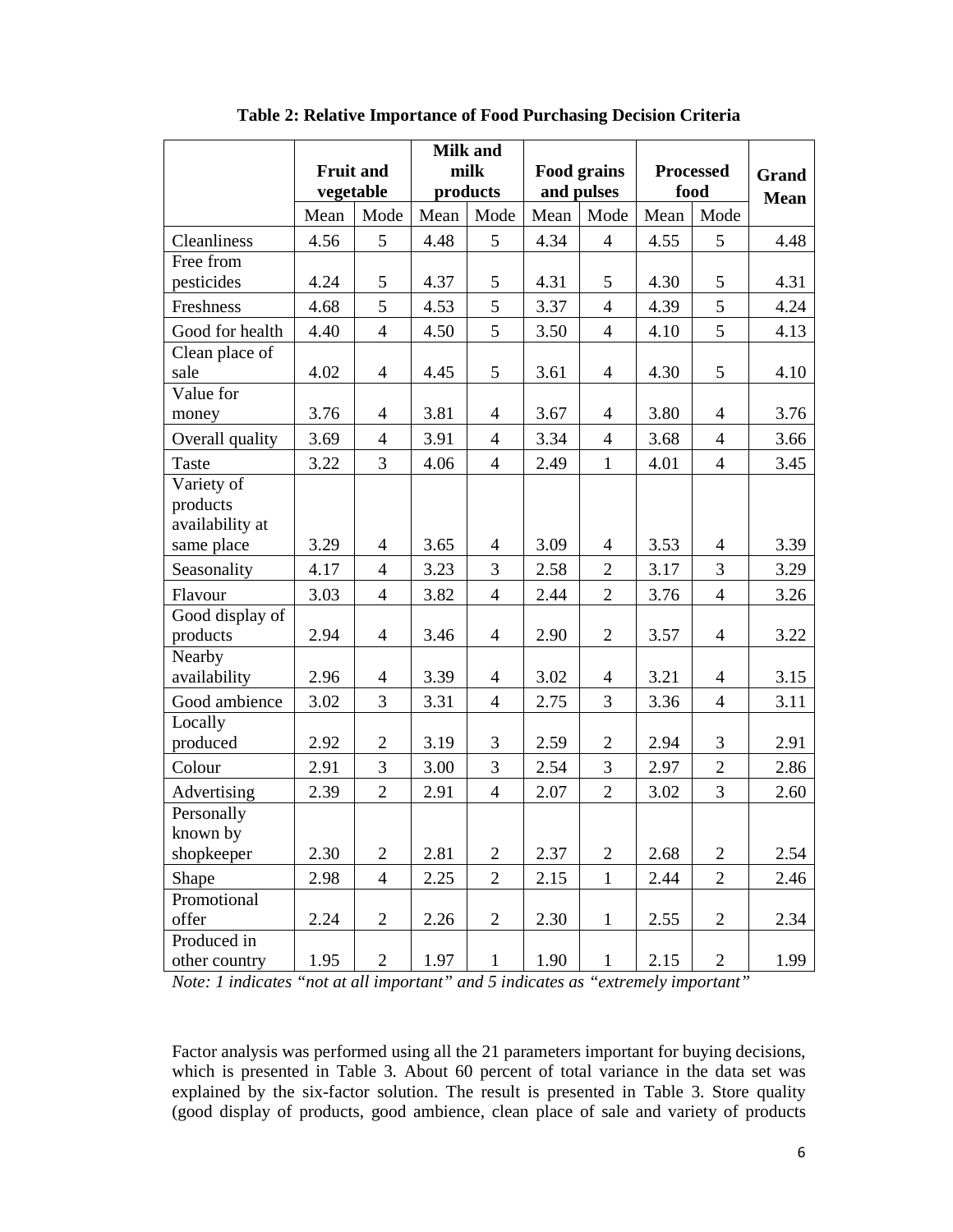availability at same place) appeared as the most important factor in purchasing decisions followed by marketing mix (explained the maximum variance in nearby availability, locally produced, overall quality and advertising) and taste-flavour (taste and flavour).

# **Table 3: Factor Loadings for Various Purchasing Decision Criteria**

|                      | 1            | $\overline{2}$   | 3        | 4                | 5            | 6        |
|----------------------|--------------|------------------|----------|------------------|--------------|----------|
|                      | <b>Store</b> | <b>Marketing</b> | Taste-   | <b>New</b>       | <b>Basic</b> | Food     |
|                      | quality      | mix              | flavour  | <i>offerings</i> | value        | safety   |
| Good ambience        | 0.670        | $-0.098$         | 0.103    | 0.310            | 0.063        | $-0.076$ |
| Good display of      |              |                  |          |                  |              |          |
| product              | 0.700        | 0.029            | 0.021    | 0.318            | 0.136        | 0.027    |
| Clean place of sale  | 0.670        | $-0.147$         | 0.313    | $-0.008$         | $-0.029$     | 0.290    |
| Variety of products  |              |                  |          |                  |              |          |
| availability at same |              |                  |          |                  |              |          |
| place                | 0.596        | 0.473            | $-0.089$ | $-0.093$         | $-0.016$     | 0.121    |
| Seasonality          | 0.468        | 0.164            | $-0.190$ | $-0.489$         | 0.227        | $-0.196$ |
| Advertising          | $-0.051$     | 0.553            | $-0.355$ | 0.275            | $-0.098$     | $-0.249$ |
| Locally produced     | $-0.070$     | 0.733            | 0.126    | 0.149            | 0.098        | 0.031    |
| Nearby availability  | 0.135        | 0.758            | 0.138    | 0.043            | $-0.212$     | $-0.033$ |
| Overall quality      | $-0.070$     | 0.677            | 0.180    | $-0.009$         | 0.155        | 0.279    |
| <b>Taste</b>         | 0.092        | 0.187            | 0.826    | 0.066            | $-0.099$     | $-0.065$ |
| Flavour              | 0.345        | 0.115            | 0.629    | 0.255            | 0.189        | 0.133    |
| Good for health      | 0.018        | 0.335            | 0.354    | $-0.396$         | 0.131        | $-0.211$ |
| Promotional offers   | 0.072        | 0.267            | $-0.043$ | 0.687            | 0.149        | 0.026    |
| Produced in other    |              |                  |          |                  |              |          |
| country              | 0.190        | 0.031            | 0.022    | 0.652            | $-0.044$     | $-0.049$ |
| Personally known by  |              |                  |          |                  |              |          |
| shopkeeper           | 0.294        | 0.145            | 0.265    | 0.572            | $-0.026$     | $-0.252$ |
| Freshness            | 0.048        | $-0.085$         | 0.109    | $-0.106$         | 0.702        | 0.107    |
| Value for money      | 0.165        | 0.127            | $-0.326$ | 0.235            | 0.697        | 0.118    |
| Cleanness            | $-0.185$     | 0.094            | 0.401    | $-0.117$         | 0.407        | 0.118    |
| Colour               | 0.434        | $-0.016$         | 0.395    | 0.079            | 0.447        | 0.047    |
| Shape                | 0.403        | $-0.100$         | 0.337    | 0.014            | 0.493        | $-0.437$ |
| Free from pesticides | 0.194        | 0.117            | 0.055    | $-0.048$         | 0.269        | 0.721    |
| Total variance       |              |                  |          |                  |              |          |
| explained (%)        | 12.85        | 11.75            | 10.35    | 9.92             | 9.09         | 5.57     |

### **(Fruits and Vegetables)**

*Extraction Method: Principal Component Analysis with Varimax Rotation* 

## *Perception of quality about food products:*

People were asked to indicate their perception about the improvement in food quality related parameters, which is presented in Table 4. Most of the respondents do not have very high opinion about improvement in level of these quality parameters (maximum rating 3.32 for the taste and quality of food).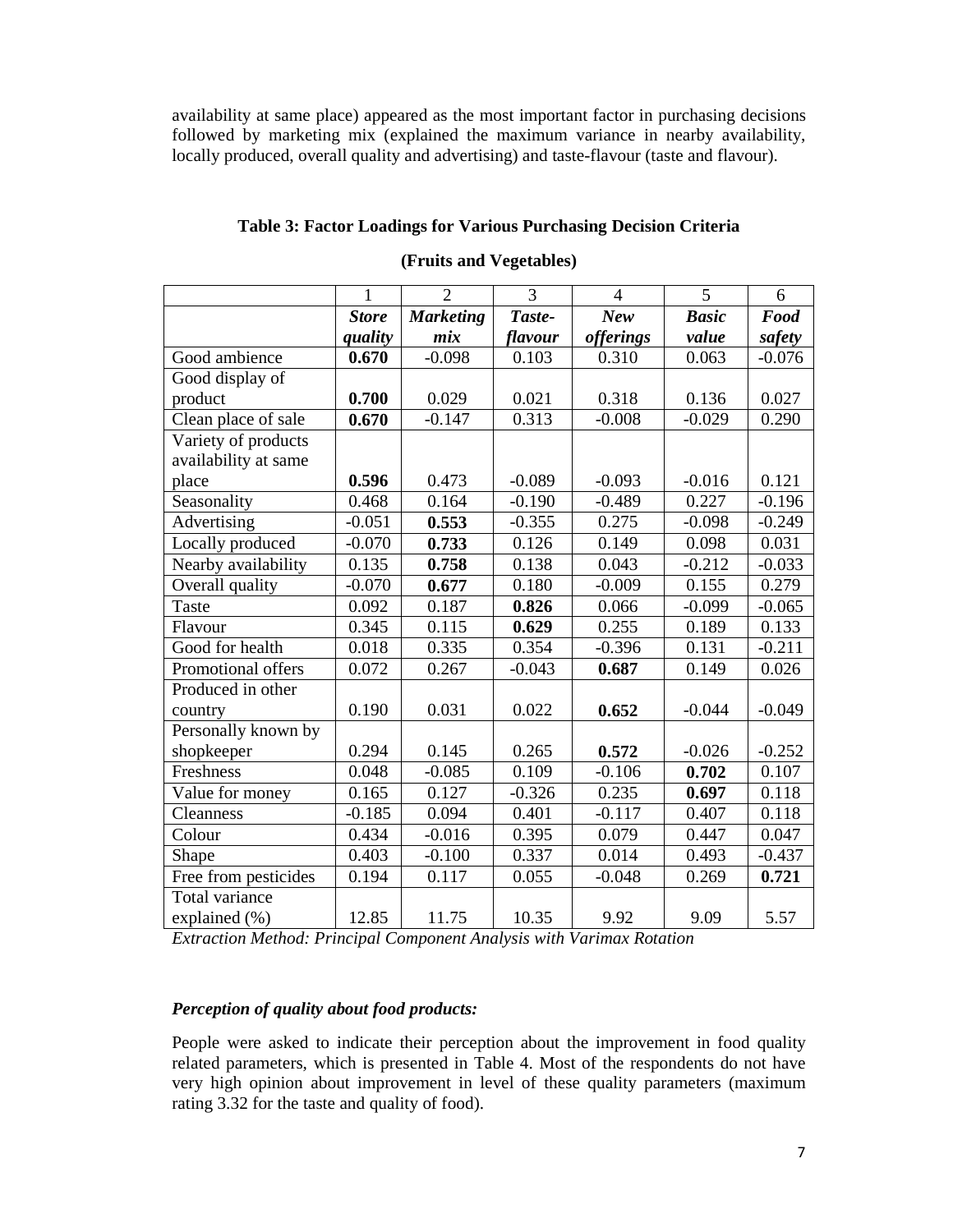### **Table 4: Perception about Improvement in Quality Related Parameters for Food**

| <b>Parameters</b>                                     | Rating |
|-------------------------------------------------------|--------|
| The taste and quality of food                         | 3.32   |
| Reasonableness of food prices with respect to quality | 2.92   |
| Food safety                                           | 3.20   |
| Health and nutritious food                            | 3.12   |
| Farming method                                        | 3.03   |

*Note: 1 indicates "strongly disagree" and 5 indicates as "strongly agree"* 

Entire production and distribution processes are very important for maintaining the food quality. People were asked to identify the responsibility of different stakeholders at different phases of this system as presented in Table 5. In general the respondents agreed that the consumers have more responsibility than the government in ensuring that food is safe to eat (3.88 on 1-5 scale) and visualised only the limited role of farmers in ensuring food quality and taste (2.67).

## **Table 5: Perception about Responsibilities of Different Stakeholders for Maintaining Food Quality**

| <b>Various Responsibilities for Maintaining Food Quality</b>                                                                                                                                                                                                                                                | <b>Rating</b> |
|-------------------------------------------------------------------------------------------------------------------------------------------------------------------------------------------------------------------------------------------------------------------------------------------------------------|---------------|
| Regarding food quality and taste, retailers have a bigger responsibility than                                                                                                                                                                                                                               | 3.33          |
| farmers                                                                                                                                                                                                                                                                                                     |               |
| Consumers have more responsibility than the government in ensuring that food                                                                                                                                                                                                                                | 3.88          |
| is safe to eat                                                                                                                                                                                                                                                                                              |               |
| Ensuring good nutrition is the responsibility of consumers rather than the food                                                                                                                                                                                                                             | 2.92          |
| manufactures                                                                                                                                                                                                                                                                                                |               |
| Farmers have larger responsibility than the food manufactures in ensuring food                                                                                                                                                                                                                              | 2.67          |
| quality and taste                                                                                                                                                                                                                                                                                           |               |
| Thinking about various food related disease, the retailers have a more                                                                                                                                                                                                                                      | 3.09          |
| important duty than food authorities                                                                                                                                                                                                                                                                        |               |
| Promotion of healthy diets for consumers should be a public responsibility                                                                                                                                                                                                                                  | 3.32          |
| $\mathbf{M}$ , $\mathbf{I}$ , $\mathbf{M}$ , $\mathbf{M}$ , $\mathbf{M}$ , $\mathbf{M}$ , $\mathbf{M}$ , $\mathbf{M}$ , $\mathbf{M}$ , $\mathbf{M}$ , $\mathbf{M}$ , $\mathbf{M}$ , $\mathbf{M}$ , $\mathbf{M}$ , $\mathbf{M}$ , $\mathbf{M}$ , $\mathbf{M}$ , $\mathbf{M}$ , $\mathbf{M}$ , $\mathbf{M}$ , |               |

*Note: 1 indicates "strongly disagree" and 5 indicates as "strongly agree"* 

To find out the level of confidence about food safety among the people, the respondents were asked to rate certain food products in terms of their level of safety. Fresh fruit and vegetable was found to be the safest food option (rating 4.65). But people perceived the restaurant meals, burgers from a fast food outlet and meat products as relatively unsafe options (Table 6).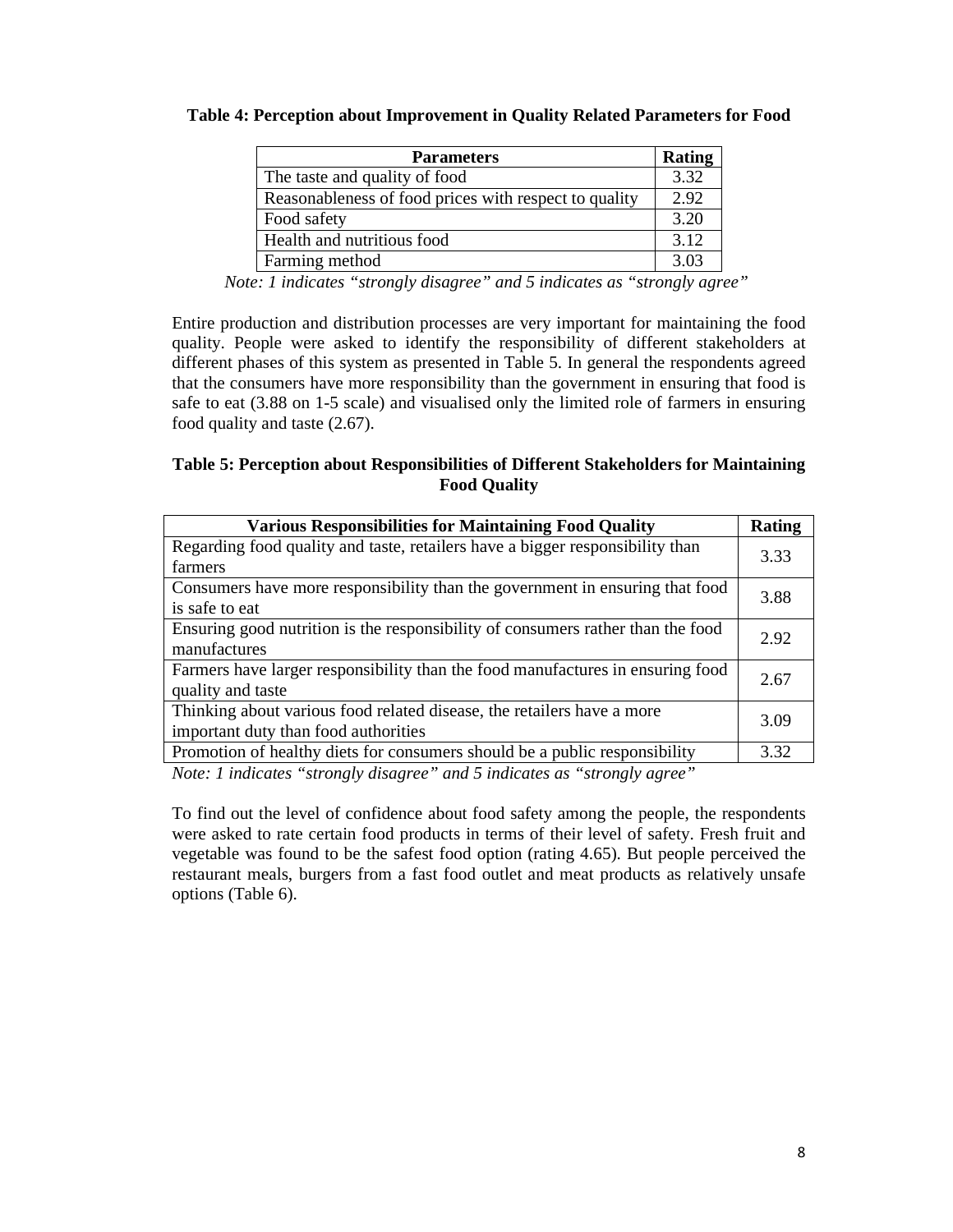| <b>Food Items</b>               | Rating |
|---------------------------------|--------|
| Eggs                            | 3.87   |
| Meat products                   | 2.90   |
| Fish products                   | 3.32   |
| Fresh fruits and vegetables     | 4.65   |
| Fresh tomatoes                  | 4.37   |
| Burgers from a fast food outlet | 2.34   |
| Low fat products                | 3.46   |
| Low calorie products            | 3.59   |
| Restaurant meals                | 2.13   |

**Table 6: Perception about Level of Safety for Different Types of Food** 

*Note: 1 indicates "extremely unsafe" and 5 indicates as "extremely safe"* 

People were asked to identify the seriousness of some of the major food related problems in Indian society. Food related diseases, food poisoning, unreasonable food prices, pesticides and additives were some of the major problems reported by respondents (Table 7).

|                                           | <b>Total</b> |
|-------------------------------------------|--------------|
| Food related diseases                     | 4.50         |
| Food poisoning                            | 4.29         |
| Genatically modified food                 | 3.17         |
| Animal welfare                            | 3.52         |
| Pesticides                                | 4.08         |
| Additives (Like preservatives, colouring) | 4.06         |
| Food allergies                            | 3.75         |
| Unhealthy eating                          | 3.78         |
| Unreasonable food prices                  | 4.24         |

|  |  | Table 7: Perception about Major Food Related Problems in Indian Society |  |
|--|--|-------------------------------------------------------------------------|--|
|  |  |                                                                         |  |

*Note: 1 indicates "not a major problem at all" and 5 indicates as "very serious problem"* 

### *Changes in Purchase and Consumption Habits after Regional Shift:*

People opinion about changes in different aspects of food buying behaviour were sought on 1-5 scale and the results are presented in Table 9 for the three groups of respondents based on their regional movement. Respondents agreed that there is definitely some change in the way they purchase food items now (mean score 3.38). They strongly feel that they now look for more number of options available (mean score 3.90) for food items. Both husband and wife take joint decisions about type of food items to be purchased (3.79) and children also influence their decision to a great extent (3.47). People prefer going and buying food items from such places where they can get most of the items at one place (3.59) and where the display of the product is better (3.39). This may be one of the reasons for people preferring to go to organized retail shops (3.40).

Despite several changes people, however, somewhat disagreed that their food purchase decision is now heavily dependent on advertisement (2.66). They also disagreed to the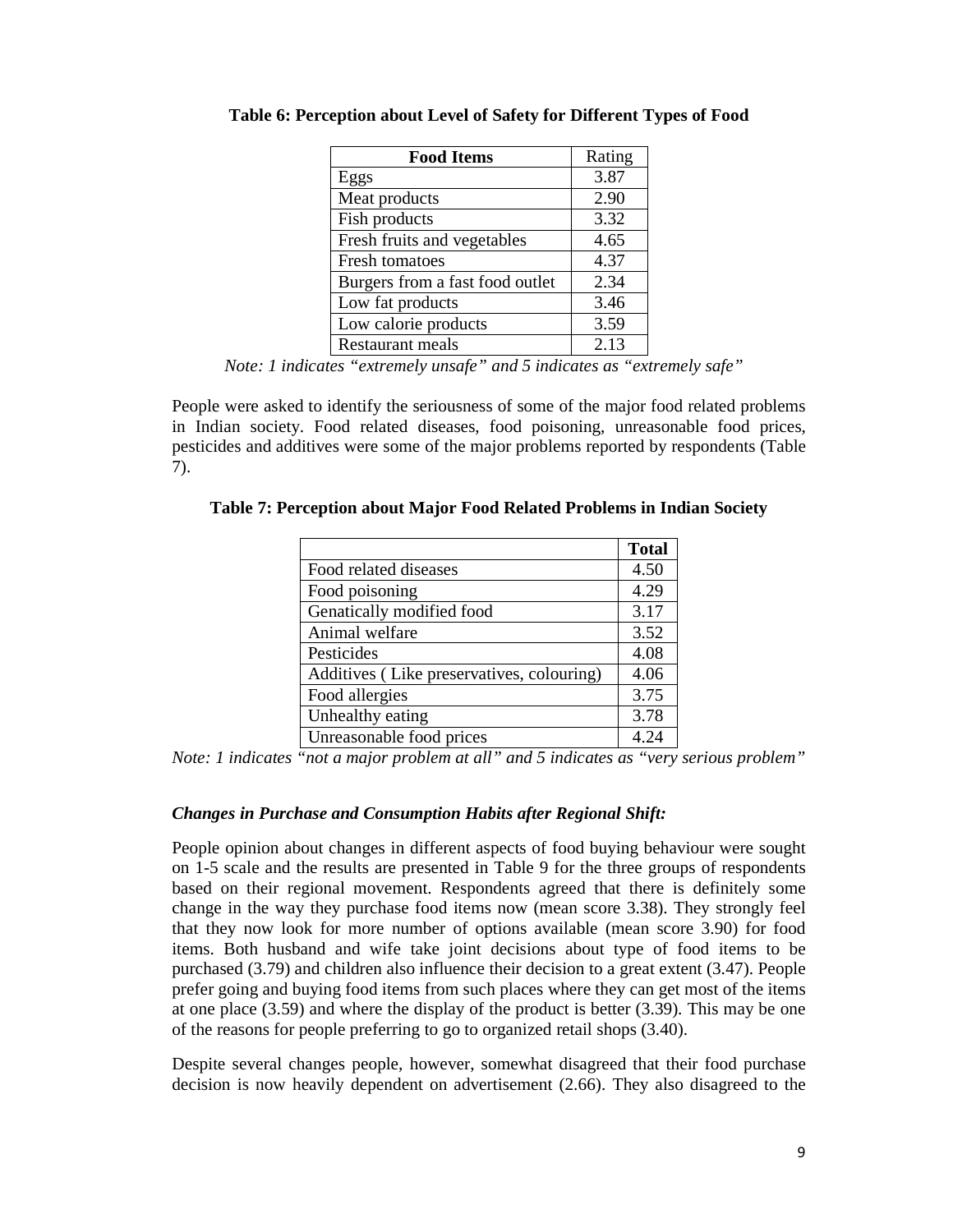statements like price is now not an important criterion compared to earlier period (2.71) or they visit less frequently to local grocery stores to buy food items (2.77).

When we compare the mean scores of different items for the three categories of respondents, it appears that there is no significant difference for most of the items (at level of significance as 0.05). However, for couple of items like 'buying food items for more number of days than earlier' and 'visiting less frequently to local grocery stores' the mean score is significantly different for people who moved to a different region compared to people who did not move. People, who have not moved to a different region, more strongly disagree with the statement that they have reduced the frequency of visit to local grocery stores (2.61). This may be due to their old relationship with the local retailer. However, when people move to different regions, they are less likely to remain dependent on the local retailer. People who have not moved also more strongly agree that they now buy food items for more number of days compared to earlier (3.24).

|                                                                                            | <b>Category of Respondents</b><br>based on Regional<br><b>Movement</b> |                                             |                                                     |              |       |       |
|--------------------------------------------------------------------------------------------|------------------------------------------------------------------------|---------------------------------------------|-----------------------------------------------------|--------------|-------|-------|
| <b>Dimensions of Food Buying</b><br><b>Behaviour</b>                                       | <b>Not</b><br>moved                                                    | <b>Moved</b><br>during<br>the last 5<br>yrs | <b>Moved</b><br>during<br>the last<br>$5-10$<br>yrs | <b>Total</b> | F     | Sig.  |
| There is definitely some changes<br>in the way we purchase food<br>items now               | 3.35                                                                   | 3.33                                        | 3.50                                                | 3.38         | 0.622 | 0.537 |
| We now use more ready-to-eat<br>food items than earlier                                    | 3.30                                                                   | 2.93                                        | 3.23                                                | 3.20         | 2.663 | 0.071 |
| We now buy most food items<br>from organised retails of<br>shops/shopping malls            | 3.42                                                                   | 3.25                                        | 3.50                                                | 3.40         | 1.167 | 0.313 |
| We now visit less frequently to<br>local grocery stores to buy food<br>items               | 2.61                                                                   | 3.09                                        | 2.85                                                | 2.77         | 7.110 | 0.001 |
| I look for more number of food<br>products options than earlier                            | 3.86                                                                   | 3.94                                        | 3.96                                                | 3.90         | 0.353 | 0.703 |
| I want to buy my products at the<br>place where the display is better                      | 3.40                                                                   | 3.36                                        | 3.41                                                | 3.39         | 0.064 | 0.938 |
| I want to buy my food products<br>where I may get all the items at<br>one place            | 3.56                                                                   | 3.64                                        | 3.60                                                | 3.59         | 0.193 | 0.825 |
| I now buy food items for more<br>number of days than earlier                               | 3.24                                                                   | 2.86                                        | 3.04                                                | 3.11         | 4.003 | 0.019 |
| Now our purchase decisions for<br>food products are heavily<br>dependent on advertisements | 2.74                                                                   | 2.61                                        | 2.53                                                | 2.66         | 1.382 | 0.253 |

**Table 8: Changes in Food Buying Behaviour for Different Categories of Respondents**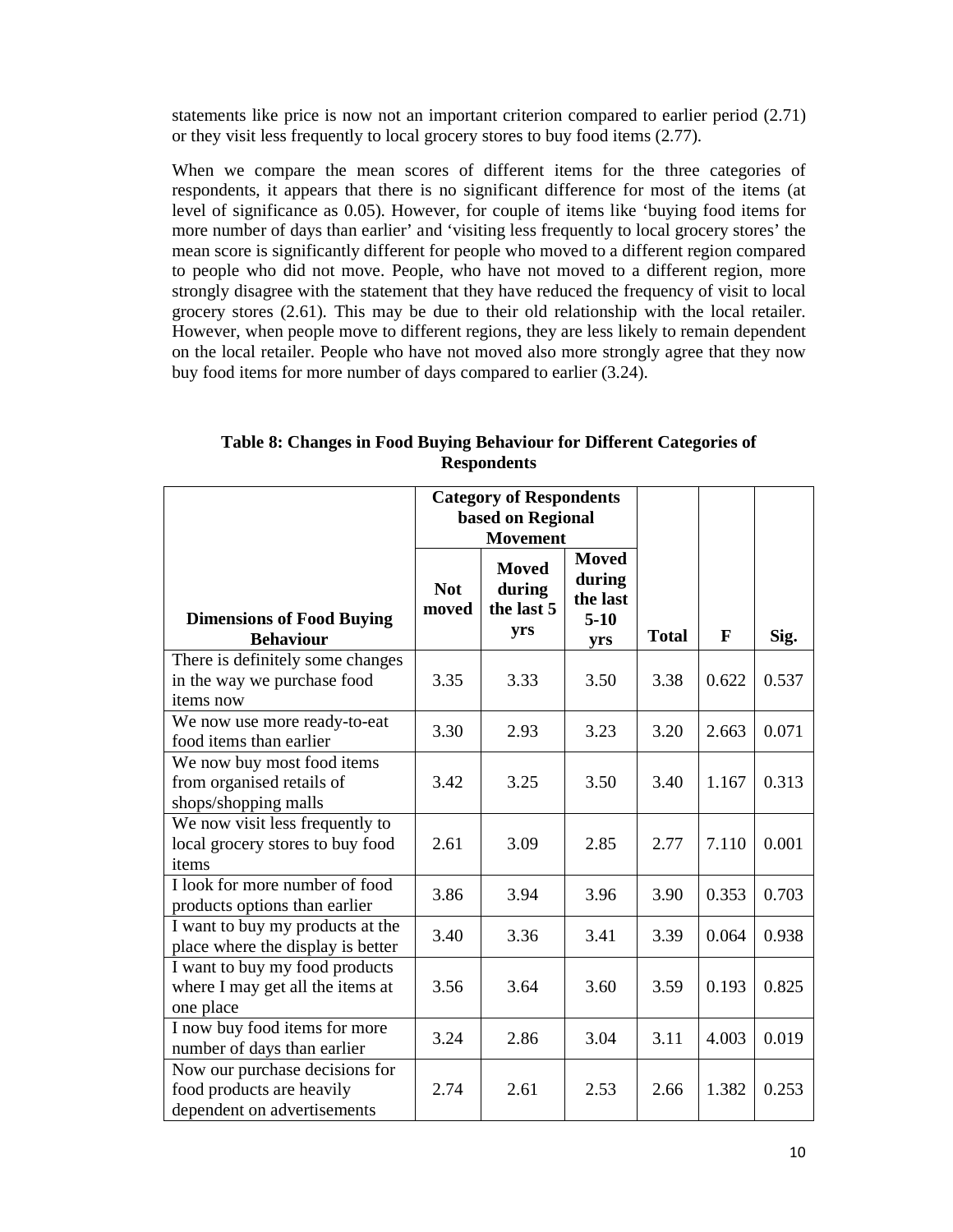| Price is not an important criteria<br>for buying food items now<br>compared to earlier period               | 2.77 | 2.64 | 2.65 | 2.71 | 0.576 | 0.563 |
|-------------------------------------------------------------------------------------------------------------|------|------|------|------|-------|-------|
| Now-a-days both husband and<br>wife are taking decisions about<br>the type of food items to be<br>purchased | 3.84 | 3.71 | 3.74 | 3.79 | 0.792 | 0.454 |
| Children influence the food<br>buying decisions to a great<br>extent                                        | 3.53 | 3.29 | 3.50 | 3.47 | 2.256 | 0.106 |

*Note: 1 indicates "strongly disagree" and 5 indicates as "strongly agree"* 

Changes in various aspects of food consumption behaviour were measured (on 1-5 scale, where 1 indicates strongly-disagree and 5 indicates strongly-agree), which are presented in Table 9 for different groups of people based on their regional shift. Looking at total number of responses, it is clear that people strongly agreed that shifting to a new city affects their food habit (mean score 3.44). They now prefer more healthy foods (4.25) and have started eating new dishes (3.75) compared to earlier. They also agree that they take their dinner together in the family (3.64), learn cooking and eating new food items after relocation (3.47). They also agreed the influence of children on the type of food items that they eat. Respondents disagreed with statements like, they have started eating out at restaurants more frequently (2.61) and they stopped eating some of their traditional food items after shifting to a region (2.65).

Most of the changes are common to all the three categories of respondents as their mean scores are not significantly different (at level of significance as 0.05). However, people who have shifted to new location indicated less preference for organic food and also for eating out at restaurants compared to people who have not moved to a new region. This may be because a higher proportion of people who are moving out from Bihar and U.P. to Delhi belong to lower income group.

| <b>Dimensions of Food</b>                                                          |                                                                         | <b>Category of Respondents</b><br>based on Regional<br><b>Movement</b> |                                                  |              |       |       |
|------------------------------------------------------------------------------------|-------------------------------------------------------------------------|------------------------------------------------------------------------|--------------------------------------------------|--------------|-------|-------|
| <b>Consumption Habits</b>                                                          | Moved<br><b>Not</b><br>during<br>the last<br>moved<br>$5 \, \text{yrs}$ |                                                                        | <b>Moved</b><br>during<br>the last<br>$5-10$ yrs | <b>Total</b> | F     | Sig.  |
| Shifting a new city thus effect<br>the food habit                                  | 3.45                                                                    | 3.41                                                                   | 3.44                                             | 3.44         | 0.048 | 0.953 |
| We now eat out at restaurants<br>more number of times than<br>earlier              | 2.79                                                                    | 2.42                                                                   | 2.39                                             | 2.61         | 4.573 | 0.011 |
| After shifting to a new city/<br>region we learn to cook and eat<br>new food items | 3.42                                                                    | 3.49                                                                   | 3.54                                             | 3.47         | 0.329 | 0.720 |

| Table 9: Changes in Various Dimensions of Food Consumption Behaviour for |
|--------------------------------------------------------------------------|
| <b>Different Categories of Respondents</b>                               |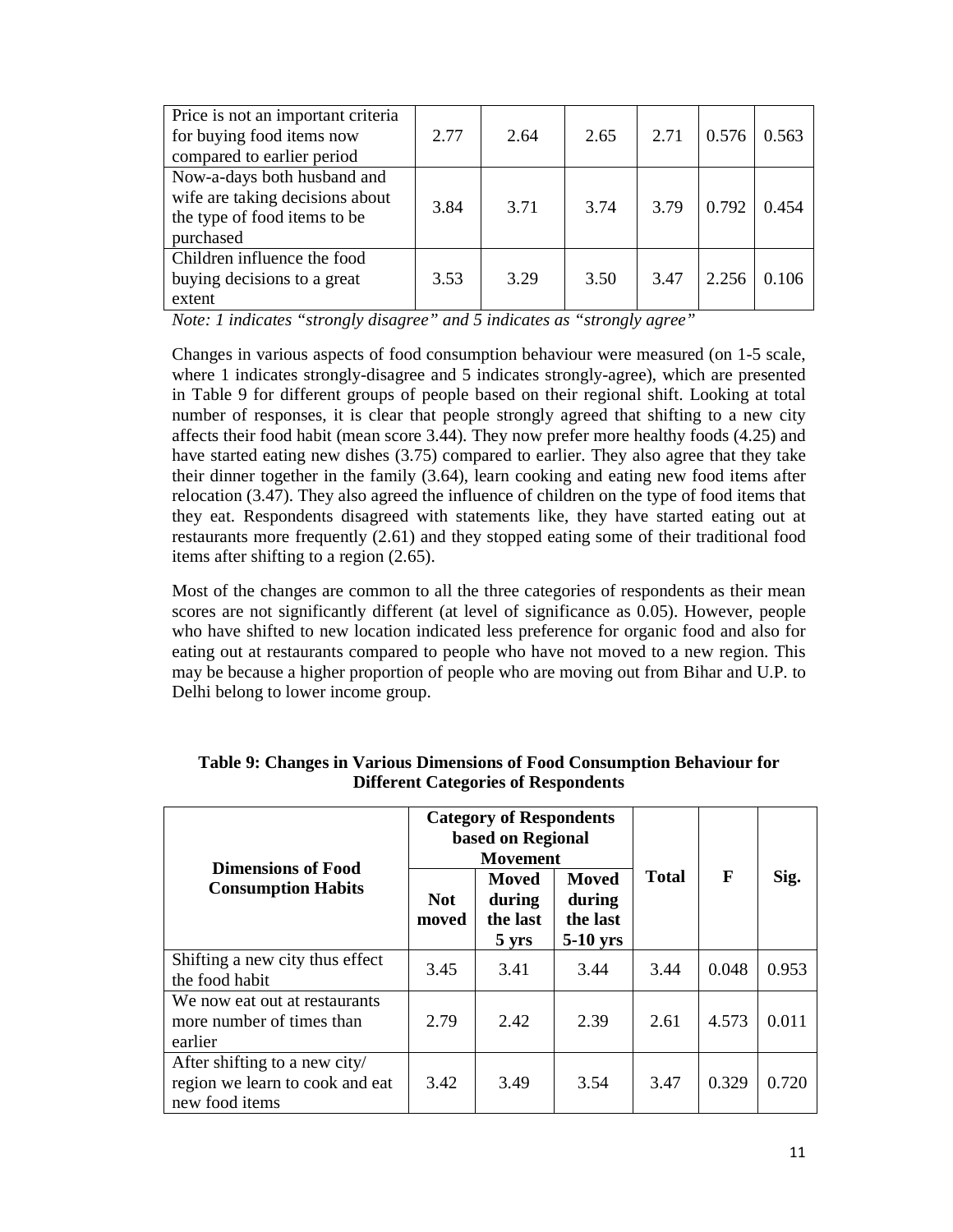| We have started eating new        |      |      |      |      |       |       |
|-----------------------------------|------|------|------|------|-------|-------|
| dishes which we were not eating   | 3.76 | 3.75 | 3.73 | 3.75 | 0.014 | 0.986 |
| earlier                           |      |      |      |      |       |       |
| People stop eating some of the    |      |      |      |      |       |       |
| traditional food items after      | 2.67 | 2.78 | 2.50 | 2.65 | 1.560 | 0.212 |
| shifting a new city/region        |      |      |      |      |       |       |
| The type of food items that we    |      |      |      |      |       |       |
| eat mostly decided by children's  | 3.34 | 3.32 | 3.49 | 3.37 | 1.095 | 0.336 |
| preference                        |      |      |      |      |       |       |
| We look for more healthy food     | 4.18 | 4.32 | 4.34 | 4.25 | 1.171 | 0.311 |
| than earlier                      |      |      |      |      |       |       |
| Even though the organic food is   |      |      |      |      |       |       |
| slightly costlier, we prefer such | 3.23 | 2.96 | 2.94 | 3.10 | 4.212 | 0.016 |
| food items                        |      |      |      |      |       |       |
| All the members of the family     | 3.64 | 3.39 | 3.85 | 3.64 | 4.569 | 0.011 |
| take dinner together              |      |      |      |      |       |       |
| The time when people take         |      |      |      |      |       |       |
| lunch or dinner changes after     | 2.90 | 2.99 | 2.91 | 2.92 | 0.151 | 0.860 |
| shifting to a new place           |      |      |      |      |       |       |

*Note: 1 indicates "strongly disagree" and 5 indicates as "strongly agree"* 

### **Conclusion**

The present study explored the consumer behavior for food products in India from different perspectives. Cleanliness of the product, free from pesticides, freshness, good for health, and clean place of sale are some of the most important attributes, which are rated very highly by people in India while buying food products. Value for money, overall quality, taste, availability of variety of products at same place, seasonality for the product, flavour, good display of products, nearby availability and good ambience are some other important parameters. Promotional offer does not have much impact on the sale of food products and people did not rate food products from other country very highly for purchase decision.

People rate various parameters differently for different product groups. For highly perishable items, freshness, cleanliness and good for health are the most important parameters but for products like food grains-pulses, cleanliness and free from pesticides are the most important criteria. Based on factor analysis, it appeared that store quality, marketing mix and taste-flavour explained the maximum variance in the purchase decision for fruit and vegetables.

Although quality of food products is one of the most important parameters for food product purchase decision, people do not see much improvement in the quality related parameters for food items during the last ten years. People believe that they have to take much more responsibility than the government and farmers in ensuring that food is safe to eat. Although there has been increasing trend of eating out in restaurants and fast-food outlets in major Indian cities, people still consider such restaurant and fast-food meals and meat products as somewhat unsafe.